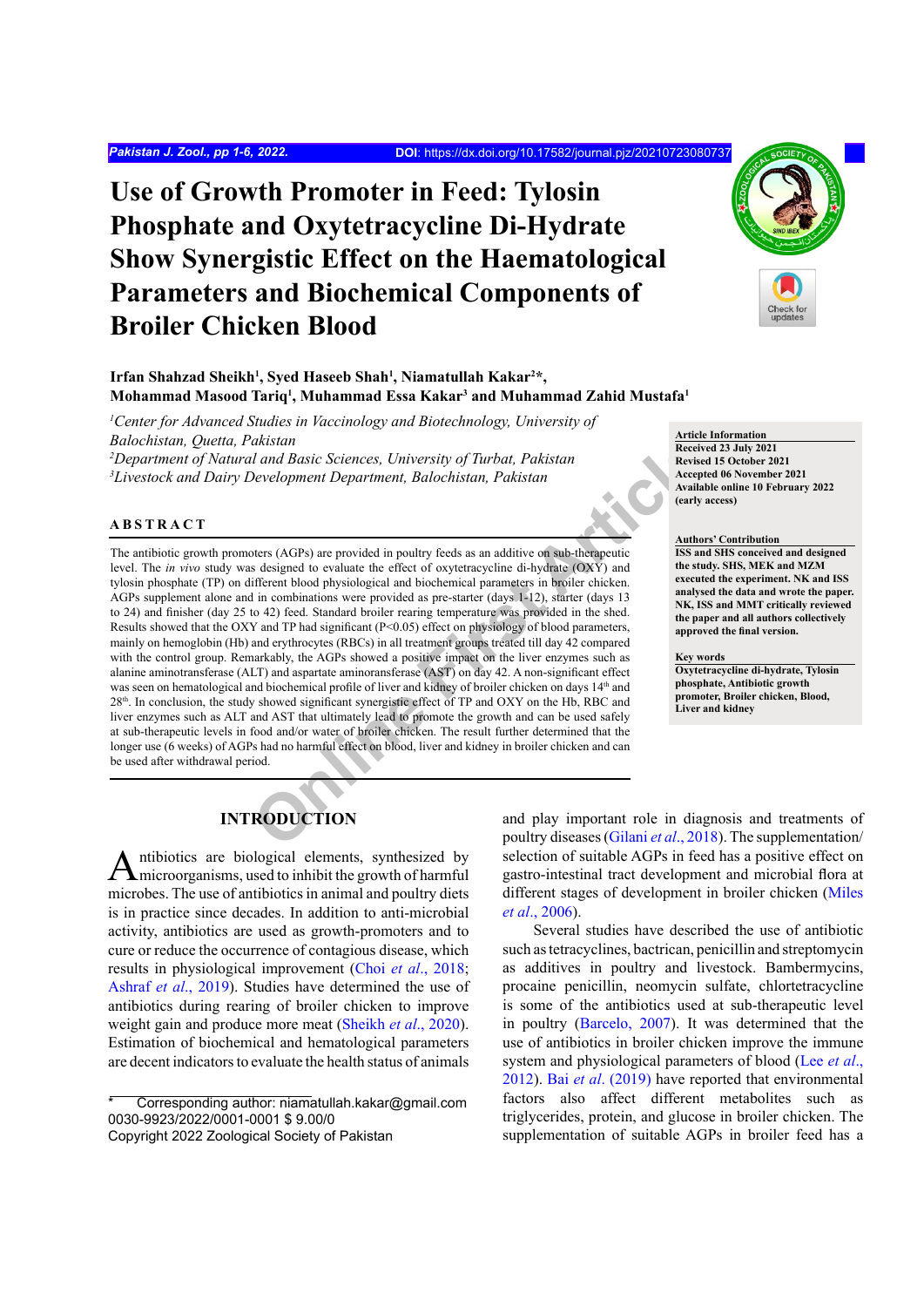positive effect on gastrointestinal tract (GIT) development and microbial flora in broiler chicken (Miles *et al*., 2006; [Yadav and Jha, 2019](#page-5-1)).

In most of the earlier studies single antibiotic were used as AGPs in poultry, which showed no effect or less effect on growth. Furthermore, it also showed harmful effect on visceral organs by disturbing the metabolites. In this study we have used AGPs alone and in combination with different concentration and for different durations on different physiological parameters of blood including kidney and liver.

#### **METERIALS AND METHODS**

*Broiler chicks maintenance and collection of blood samples*

A total of 432, one-day old broiler chicks, purchased from International Poultry Karachi, Pakistan were maintained in a shed at 95°F for one weak and then temperature was reduced 5°F on weakly basis. Chicks divided into nine groups, each of 48 chicks, 3 replicates of sixteen broiler chicks and vaccinated against Newcastle disease virus (ND) (Salisbury) and Infectious bursal disease (IBD) (Salisbury) that was followed by booster doses. Feed purchased from Gawadar Oils and Feed limited, supplemented with AGPs in different combination and fed on for 42 days as shown in Table I. Drinking water was provided *ad libitum*.

At the end of experiment periods chicken were sacrificed and blood samples were collected under a sterile condition from the jugular vein. A part of this sample was allowed to clot for separating serum for biochemical studies, while the remaining sample was added in a collection tube containing anticoagulant EDTA (ethylene diamine tetra acetic acid) for hematological studies.

#### *Hematological and biochemical analyses*

For hematological profiles the blood was analyzed by hematology analyzer (Medonic M-series) according to the manufacturer instructions.

For biochemical analysis, the serum was analyzed on Microlab-300 (Innolin, Martin Dow Marker Specialties (pvt) Ltd. for estimation of alanine aminotransferase (ALT), aspartate aminotransferase (AST), urea and creatinine according to the standard protocols available in the commercial kits [\(Haque](#page-4-4) *et al*., 2017).

#### *Statistical analysis*

The data was organized in Microsoft Excel. Statistical analysis was carried out using program SPSS 21. Analysis of variance (ANOVA) with interaction technique, followed by post hoc Duncan multiple range (DMR) test were applied.

#### **RESULTS**

#### *Effect of AGP on hematological parameters*

*enance and collection of blood* aropped to 9.30 g/dL including K<br>
group. The non-significant (p>0.<br>
be-day old broiler chicks, purchased hematorrit (HCT), mean corp<br>
boultry Karachi, Pakistan were mean corpuscular hemogl Oxytetracycline di-hydrate in combination with Tylosin phosphate increases the hemoglobin concentration. [Table I](#page-2-0) shows the effect of TP and OXY on hematological parameters of broilers. Use of 0.5 mg/kg TP at subtherapeutic level has reduced the RBCs  $(2.56 \times 10^{12} / L)$ and Hb (9.62 g/dL) levels. These effects became more prominent and the Hb was dropped to 8.85  $g/dL$  by increasing concentration upto 1.0 mg/kg. Interestingly, similar effect was seen, when the OXY (2.0 mg/kg) was used solely as AGPs, and the Hb concentration was dropped to 9.30 g/dL including RBCs compared to control group. The non-significant  $(p>0.05)$  impact was seen on hematocrit (HCT), mean corpuscular volume (MCV), mean corpuscular hemoglobin (MCH), mean corpuscular hemoglobin concentration (MCHC). Study revealed that use of both antibiotics in a proper concentration had impact on the blood physiological parameters and increases Hb level and RBC count. Interestingly, there is no significant (p>0.05) impact on leucocytes, differential leucocytes count (DLC), and platelets (Data not shown). Furthermore, chicken treated with OXY and TP for days 14 and 28 showed non-significant effect on the hematological profile (Data not shown). Overall, result showed that the use of TP had significant  $(p<0.05)$  impact on the physiological parameters of blood such as Hb and erythrocytes.

Combination of Oxy (1.0 mg/kg) and TP (0.5 mg/ kg) have increased the Hb (11.60 g/dL) and RBCs (2.98  $10^{12}$ /L) level significantly (p<0.05) compared to the control group (10.20 g/dL). However, the combined effects with increased concentration of (Oxy1.0 mg/kg, TP 1.0 mg/kg) have reduced the hemoglobin concentration (Hb 10.65 g/ dL). Similarly, a positive  $(p<0.05)$  effect was seen when OXY 2.0 mg/kg was used in combination with TP 0.5 mg/kg and 1.0 mg/kg, respectively. The data showed that the standard concentration and proper combination of antibiotic is necessary to use them as antibiotic growth promoter. The synergistic effect of OXY 1.0 mg/kg and TP 0.5 mg/kg is a favorable combination to use as antibiotic growth promoter in broiler chicken.

#### *Effect of AGP on renal function*

[Table II](#page-2-1) shows effect of longer use of AGPs on sub-therapeutic levels on renal function tests of broilers. Interestingly, no significant  $(p>0.05)$  impact was found on the renal parameters, suggesting that the use of OXY and TP at sub-therapeutic level for a longer period (6 week) has no side effect on kidney performance of broiler chicken.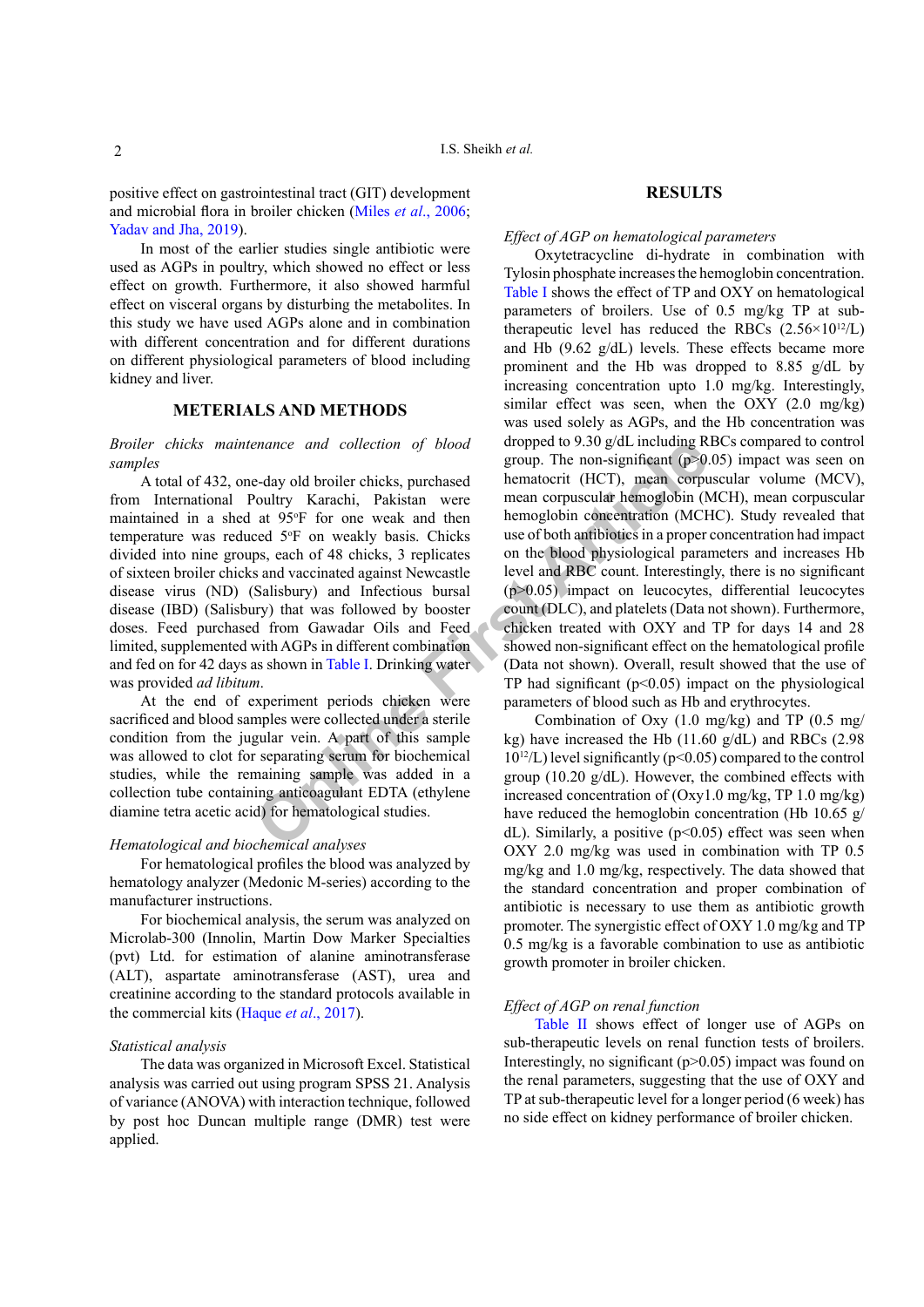<span id="page-2-0"></span>**Table I. Effect of different concentration of oxytetracycline di-hydrate and tylosin phosphate administered for a total period of 42 days on the hematological parameters of broiler chicken.**

| <b>Treatments</b> | Hb(g/dL)                      | <b>RBCs</b> $(x10^{12}/L)$   | HCT (%)          | MCV(f)            | $MCH$ (pg)       | $MCHC$ (g/dl)    |
|-------------------|-------------------------------|------------------------------|------------------|-------------------|------------------|------------------|
| Control           | $10.20 \pm 0.43$ °            | $2.60 \pm 0.08$ <sup>c</sup> | $38.42 \pm 1.36$ | 153.73±3.19       | $42.18 \pm 0.69$ | $28.22 \pm 0.40$ |
| $OXY-0+TP-0.5$    | 9.62 $\pm$ 0.51 <sup>b</sup>  | $2.56\pm0.11b$               | $39.72 \pm 1.76$ | $163.20 \pm 8.09$ | $44.15 \pm 1.36$ | $27.18 \pm 0.68$ |
| $OXY-0+TP-1.0$    | $8.85 \pm 0.17^b$             | $2.50\pm0.23^b$              | $34.90 \pm 1.02$ | $155.20 \pm 7.00$ | $44.93\pm0.75$   | $28.37\pm0.61$   |
| $OXY-1.0+TP-0$    | 9.60 $\pm$ 0.44 <sup>b</sup>  | $2.65\pm0.15^{\rm b}$        | $37.05 \pm 1.98$ | 159.05 ± 5.87     | $45.02 \pm 0.98$ | $29.05 \pm 1.21$ |
| $OXY-1.0+TP-0.5$  | 11.60 $\pm$ 0.64 <sup>a</sup> | $2.98 \pm 0.04$ <sup>a</sup> | $38.77 \pm 2.47$ | $153.63\pm4.40$   | $42.80 \pm 1.21$ | $28.03\pm0.34$   |
| $OXY-1.0+TP-1.0$  | $10.65 \pm 0.22$ <sup>a</sup> | $3.06\pm0.14^{\circ}$        | $37.55 \pm 1.28$ | $149.58 \pm 2.90$ | $44.20 \pm 1.03$ | $27.50\pm0.74$   |
| $OXY-2.0+TP-0$    | 9.30 $\pm$ 0.16 <sup>b</sup>  | $2.53 \pm 0.09^b$            | $34.07\pm1.67$   | $155.02 \pm 1.10$ | $43.52\pm0.32$   | $28.22 \pm 0.29$ |
| $OXY-2.0+TP-0.5$  | $10.78 \pm 0.46^a$            | $2.98\pm 0.11$ <sup>a</sup>  | $38.45 \pm 2.57$ | $152.65 \pm 3.14$ | $42.83 \pm 1.09$ | $28.37\pm0.87$   |
| $OXY-2.0+TP-1.0$  | $10.85 \pm 0.46^a$            | $3.08 \pm 0.04$ <sup>a</sup> | $37.80 \pm 1.12$ | 151.53±3.42       | $43.92 \pm 1.55$ | $27.55 \pm 0.47$ |

<span id="page-2-1"></span>**Table II. Effect of different concentration of oxytetracycline di-hydrate and tylosin phosphate (mg/dl) administered for a period of 14, 28 and 42 days on the renal profile of broiler chicken.**

| Control (Basal diet, Without AGPs); Oxytetracycline di-hydrate (OXY)-0+ Tylosin phosphate (TP)-0.5 (50 mg/kg); OXY-0+TP-1.0 (100 mg/kg);<br>OXY-1.0+TP-0 (100 mg/kg); OXY-1.0+TP-0.5 (100 + 50 mg/kg each); OXY-1.0+TP-1.0 (100 + 100 mg/kg each); OXY-2.0+TP-0 (200 mg/kg); OXY-<br>$2.0+TP-0.5$ (200 + 50 mg/kg each); OXY-2.0+TP-1.0 (200 + 100 mg/kg each). Hb, hemoglobin; RBC, red blood cells; HCT, hematocrit; MCV, mean<br>corpuscular volume; MCH, mean corpuscular hemoglobin; MCHC, mean corpuscular hemoglobin concentration. abc superscripts shows significance<br>$(P<0.05)$ .<br>Table II. Effect of different concentration of oxytetracycline di-hydrate and tylosin phosphate (mg/dl) administered<br>for a period of 14, 28 and 42 days on the renal profile of broiler chicken. |                   |                 |                   |                 |                   |                 |  |
|-------------------------------------------------------------------------------------------------------------------------------------------------------------------------------------------------------------------------------------------------------------------------------------------------------------------------------------------------------------------------------------------------------------------------------------------------------------------------------------------------------------------------------------------------------------------------------------------------------------------------------------------------------------------------------------------------------------------------------------------------------------------------------------------------------|-------------------|-----------------|-------------------|-----------------|-------------------|-----------------|--|
| <b>Treatments</b>                                                                                                                                                                                                                                                                                                                                                                                                                                                                                                                                                                                                                                                                                                                                                                                     | Day 14th          |                 |                   | Day 28th        |                   | Day 42nd        |  |
|                                                                                                                                                                                                                                                                                                                                                                                                                                                                                                                                                                                                                                                                                                                                                                                                       | <b>Creatinine</b> | Urea            | <b>Creatinine</b> | Urea            | <b>Creatinine</b> | Urea            |  |
| Control                                                                                                                                                                                                                                                                                                                                                                                                                                                                                                                                                                                                                                                                                                                                                                                               | $0.24 \pm 0.02$   | $1.50 \pm 0.22$ | $0.30 \pm 0.02$   | $1.17 \pm .17$  | $1.11 \pm 0.03$   | $2.67 \pm 0.33$ |  |
| $OXY-0+TP-0.5$                                                                                                                                                                                                                                                                                                                                                                                                                                                                                                                                                                                                                                                                                                                                                                                        | $0.26 \pm 0.01$   | $2.00 \pm .52$  | $0.34 \pm 0.02$   | $1.67 \pm .33$  | $1.34 \pm 0.26$   | $3.00\pm0.58$   |  |
| $OXY-0+TP-1.0$                                                                                                                                                                                                                                                                                                                                                                                                                                                                                                                                                                                                                                                                                                                                                                                        | $0.27 \pm 0.01$   | $1.83 \pm .31$  | $0.33 \pm 0.01$   | $1.50 \pm 0.22$ | $1.34 \pm 0.05$   | $3.33 \pm 0.42$ |  |
| $OXY-1.0+TP-0$                                                                                                                                                                                                                                                                                                                                                                                                                                                                                                                                                                                                                                                                                                                                                                                        | $0.26 \pm 0.02$   | $2.00 \pm .52$  | $0.31 \pm 0.01$   | $1.67 \pm .21$  | $1.48 \pm 0.04$   | $3.17 \pm 0.54$ |  |
| $OXY-1.0+TP-0.5$                                                                                                                                                                                                                                                                                                                                                                                                                                                                                                                                                                                                                                                                                                                                                                                      | $0.28 \pm 0.01$   | $2.33 \pm .42$  | $0.35 \pm 0.02$   | $1.83 \pm .31$  | $1.65 \pm 0.22$   | $3.67\pm0.49$   |  |
| $OXY-1.0+TP-1.0$                                                                                                                                                                                                                                                                                                                                                                                                                                                                                                                                                                                                                                                                                                                                                                                      | $0.26 \pm 01$     | $1.83 \pm .31$  | $0.35 \pm 0.02$   | $2.17\pm.40$    | $1.66 \pm 0.26$   | $4.00 \pm 0.45$ |  |
| $OXY-2.0+TP-0$                                                                                                                                                                                                                                                                                                                                                                                                                                                                                                                                                                                                                                                                                                                                                                                        | $0.26 \pm 0.02$   | $1.67 \pm .33$  | $0.32 \pm 0.01$   | $1.33 \pm .21$  | $1.43 \pm 0.14$   | $3.50 \pm 0.43$ |  |
| $OXY-2.0+TP-0.5$                                                                                                                                                                                                                                                                                                                                                                                                                                                                                                                                                                                                                                                                                                                                                                                      | $0.28 \pm 0.01$   | $2.00 \pm .37$  | $0.35 \pm 0.03$   | $1.83 \pm .54$  | $1.66 \pm 0.20$   | $3.83 \pm 0.48$ |  |
| $OXY-2.0+TP-1.0$                                                                                                                                                                                                                                                                                                                                                                                                                                                                                                                                                                                                                                                                                                                                                                                      | $0.27 \pm 0.01$   | $1.67 \pm .33$  | $0.36 \pm 0.02$   | $2.00 \pm 0.26$ | $1.67 \pm 0.18$   | $4.17 \pm 0.48$ |  |
| For details of treatment see Table I.                                                                                                                                                                                                                                                                                                                                                                                                                                                                                                                                                                                                                                                                                                                                                                 |                   |                 |                   |                 |                   |                 |  |

<span id="page-2-2"></span>**Table III. Effect of different concentration of oxytetracycline di-hydrate and tylosin phosphate (U/L) administered for a period of 14, 28 and 42 days on the liver function of broiler chicken.**

| <b>Treatments</b> | Day $14th$         |                  | Day $28th$         |                  | Day $42nd$                      |                               |
|-------------------|--------------------|------------------|--------------------|------------------|---------------------------------|-------------------------------|
|                   | <b>AST</b>         | <b>ALT</b>       | <b>AST</b>         | ALT              | <b>AST</b>                      | ALT                           |
| Control           | $342.83 \pm 9.51$  | $32.50 \pm 1.67$ | $342.83 \pm 9.51$  | $32.50 \pm 1.67$ | $396.67 \pm 21.08$ °            | $28.33 \pm 1.50$ <sup>c</sup> |
| $OXY-0+TP-0.5$    | $361.33\pm23.40$   | $32.83 \pm 3.20$ | $361.33\pm23.40$   | $32.83 \pm 3.20$ | $450.33 \pm 1.96^b$             | $35.00\pm2.14^{\circ}$        |
| $OXY-0+TP-1.0$    | $391.67 \pm 23.08$ | $38.83 \pm 2.36$ | $391.67 \pm 23.08$ | $38.50 \pm 1.95$ | $447.50 \pm 2.95^{\circ}$       | $35.67 \pm 2.29$ <sup>b</sup> |
| $OXY-1.0+TP-0$    | $350.33\pm 6.81$   | $39.67\pm1.69$   | $350.33\pm 6.81$   | $38.00 \pm 1.65$ | $451.83\pm5.11^{\circ}$         | $35.83\pm1.45^{\circ}$        |
| $OXY-10+TP-05$    | $392.00 \pm 17.00$ | $39.67 \pm 1.20$ | $397.33 \pm 19.95$ | $39.17 \pm .95$  | $490.83 \pm 12.93$ <sup>a</sup> | $40.00 \pm 1.86^a$            |
| $OXY-1.0+TP-1.0$  | $398.67 \pm 15.06$ | $38.50 \pm 1.95$ | $398.67 \pm 15.06$ | $38.83 \pm 2.36$ | $485.33 \pm 10.96^{\circ}$      | $39.67 \pm 1.58$ <sup>a</sup> |
| $OXY-2.0+TP-0$    | $397.33 \pm 19.95$ | $33.83 \pm 3.28$ | $391.67 \pm 16.97$ | $33.83 \pm 3.28$ | $445.33\pm3.66^b$               | $35.00 \pm 1.79$ <sup>b</sup> |
| $OXY-2.0+TP-0.5$  | $391.67 \pm 16.97$ | $39.17 \pm .95$  | $392.00 \pm 17.00$ | $39.50 \pm 2.09$ | $487.83 \pm 12.94$ <sup>a</sup> | $38.67 \pm 1.50^{\circ}$      |
| $OXY-2.0+TP-1.0$  | $398.33 \pm 14.61$ | $39.50 \pm 2.09$ | $398.33 \pm 14.61$ | $39.67 \pm 1.20$ | $496.67 \pm 16.03$ <sup>a</sup> | $42.67 \pm 1.63$ <sup>a</sup> |

abc superscripts shows significance ( $P<0.05$ ). For details of treatment see [Table I](#page-2-0). AST, aspartate amin-transferase; ALT, alanine aminotransferase.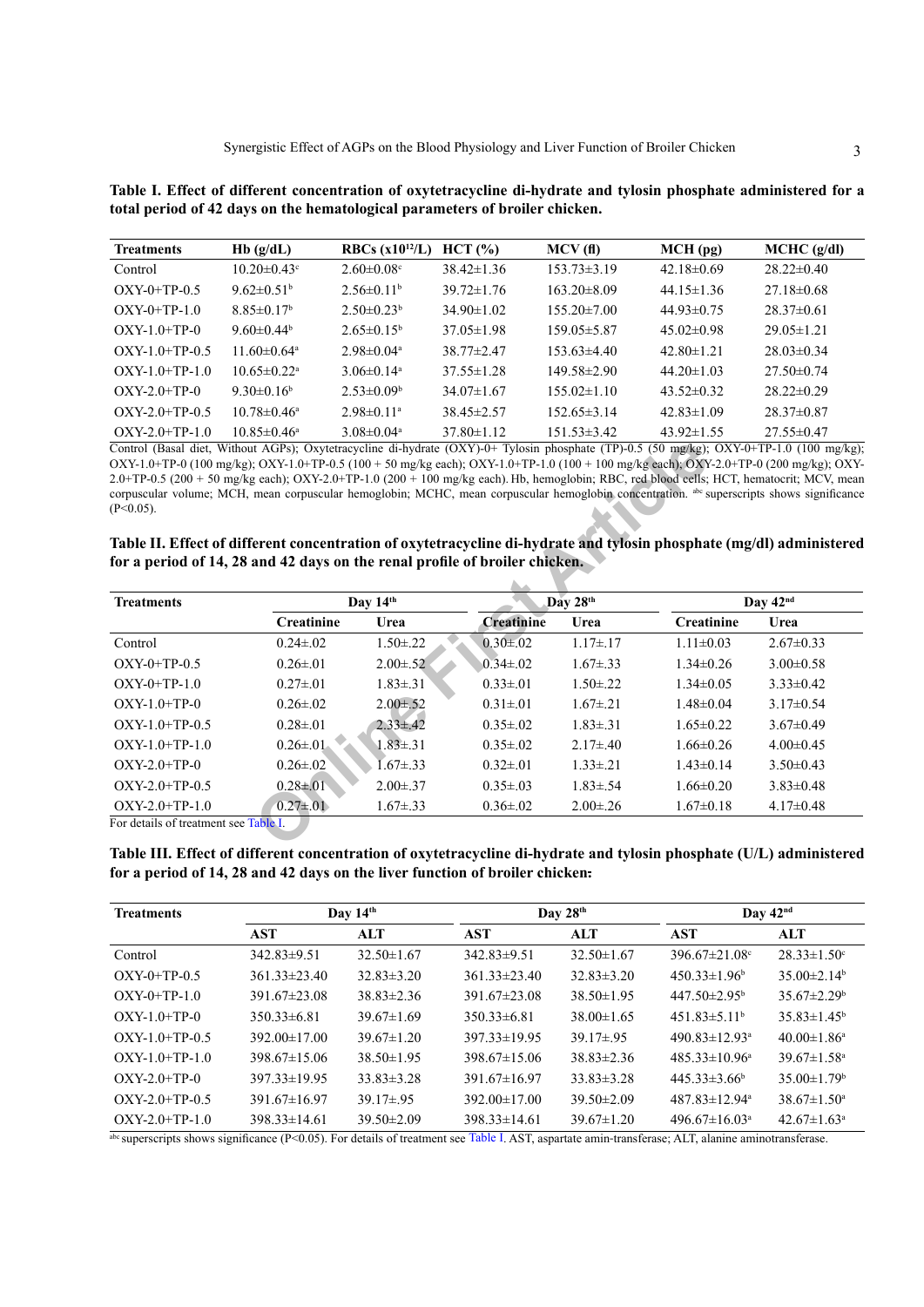#### *Effect of AGPs on liver function*

The antibiotic growth promoter (AGPs), Oxytetracycline di-hydrate and Tylosin phosphate interrupt liver function enzymes. [Table III](#page-2-2) shows effect of the AGPs, OXY and TP on liver function enzymes of broiler chicken. The effect of AGPs was analysed alone and in combination with different concentration. The *in vivo* study revealed a significant ( $p<0.05$ ) effect of using antibiotics, showing an increase in liver enzymes. Results showed that the individual use of TP  $(0.5 \text{ mg/kg})$  and OXY  $(1.0 \text{ mg/kg})$ has increased the level of AST and ALT by 450.33 U/L and 35.0 U/L respectively compared to the control (AST 396 U/L, ALT 28 U/L). Similar, individual effect was seen, when the concentration of TP was increased upto 1.0 mg/ kg and Oxy was increased to two fold (2.0 mg/kg).

sed to two fold (2.0 mg/kg). TP for days  $14^{\text{th}}$  and  $28^{\text{th}}$  shows<br>geffect was seen when OXY was<br>on the hematological profile (dath TP. The synergistic effect of Oxy<br>the results coordinate with the sing/kg increased Remarkably, a strong effect was seen when OXY was used in combination with TP. The synergistic effect of Oxy 1.0 mg/kg and TP 0.5 mg/kg increased the AST and ALT to 490.83 U/L and 40.0 U/L, respectively. An increase level of liver enzymes was observed when the concentration of TP was increased upto 1.0 mg/kg in the presence of Oxy 1.0 mg/kg. This effect persisted even when the concentration of Oxy was increased upto 2.0 mg/kg in combination with TP 1.0 mg/kg. Our results showed that the TP and Oxy have significant synergistic effect on liver enzymes when used in different concentration. Furthermore, the effect of AGPs on liver enzymes were realized only on day 42nd, while no effect was seen on days 14<sup>th</sup> and 28<sup>th</sup>, compared to the control group (Table III).

# DISCUSSION

The use of antibiotic during rearing of broiler chicken is common and usually supplemented in feed and water to improve weight gain and meat production. In veterinary practice the antibiotics are used at sub-therapeutic level to enhance the growth in broiler chicken ([Barcelo, 2007](#page-4-2)), which ultimatly protect the poultry from infections ([Chattopadhyay, 2014](#page-4-5); Lee *et al*., 2012). Several studies have been carried out using antibiotic as growth promoter such as bambermycins, procaine, penicillin, neomycin sulfate, chlortetracycline ([Barcelo, 2007](#page-4-2)). Among various AGPs, TP and OXY play key role in promoting growth (Shah *et al*[., 2021](#page-5-2)). TP shows a bacteriostatic activity against Gram-positive bacteria and can be administered safely in veterinary and poultry feeds as an additive. Furthermore, TP can be supplemented in broiler chicken at sub-therapeutic levels without disturbing meat quality and texture (Costa *et al*[., 2007](#page-4-6); Shah *et al*[., 2021](#page-5-2)). In addition, due to broad spectrum action against acute and chronic microbial infections, OXY and TP are frequently used in veterinary practice (Berrada *et al*., 2010).

Shah *et al*[. \(2021\)](#page-5-2) have concluded that the use of AGPs at sub-therapeutic level have beneficial effect on the growth performance of broiler chicken. A better growth performance was determined in AGPs treated groups, prebiotic and probiotic groups without effecting blood physiological parameters ([Roshanfekr and Mamooee,](#page-5-3)  [2009](#page-5-3)). It was described that the use of AGPs in feed showed significant impact, enhance growth and improve physiological properties such as an increase in Hb and red blood cells (RBCs) (Kondera *et al*., 2020). Use of AGPs increased RBCs and Hb levels  $(11.01 \times mg/100m)$  when compared to the control group (10.6×mg/100ml) ([Ashraf](#page-4-0)  *et al*[., 2019](#page-4-0); [Toghyani](#page-5-4) *et al*., 2010; Ambili *et al*., 2013).

In the current study, chicken treated with OXY and TP for days  $14<sup>th</sup>$  and  $28<sup>th</sup>$  showed non-significant effect on the hematological profile (data not shown). However, the results coordinate with the study of [Toghyani](#page-5-4) *et al*., (2010) and Ambili *et al*. (2013), when AGPs were used in combination. The results showed that the use of both antibiotics had an impact on the blood physiological parameters and an increased Hb level and RBC count were measured. Remarkably, a combination of Oxy (1.0 mg/kg) and TP  $(0.5 \text{ mg/kg})$  had significantly (p<0.05) increased hemoglobin (11.60 g/dL) and RBCs (2.98  $10^{12}$ /L) level compared to the control group (10.20 g/dL).

Interestingly, data showed that the use of 0.5 mg/kg TP alone had reduced the RBCs  $(2.5610^{12}/L)$  and Hb  $(9.62$ g/dL) level. This effect became prominent and the Hb was dropped further when the concentration was increased upto 1.0 mg/kg. Similar, effect was seen when OXY was used alone. The outcomes of present study correlated with the previous studies that the supplementation of OXY and TP have significant effects  $(p<0.05)$  on RBCs and Hb in all nine groups. Remarkably, use of Oxy (1.0 mg/kg) and TP (0.5 mg/kg) had increased significantly ( $p$ <0.05) the Hb and RBCs levels. However, this effect was released when the concentration of TP ( $Oxv1.0$  mg/kg, TP 1.0 mg/ kg) was increased and no effect was seen on HCT, MCV, MCH, MCHC, RDW and platelets count.

The results of Gilani *et al*[. \(2018\)](#page-4-1) correlates with the results of this study, which showed a non-significant changes  $(p>0.05)$  on most of the blood parameters except RBC and Hb. In addition, the AGPs showed no significant effect on leucocytes and differential counts such as lymphocytes (LYM), granulocyte (GRAN). Interestingly, this non-significance effect was measured at all 3 points of investigation. However, in contrast to our study, the tilmicosin used as AGPs have shown impact on WBC including other parameters [\(Elsayed](#page-4-7) *et al*., 2014).

In addition, results of our study revealed that the use of OXY and TP had no harmful effect on kidney and normal levels of urea and creatinine were measured at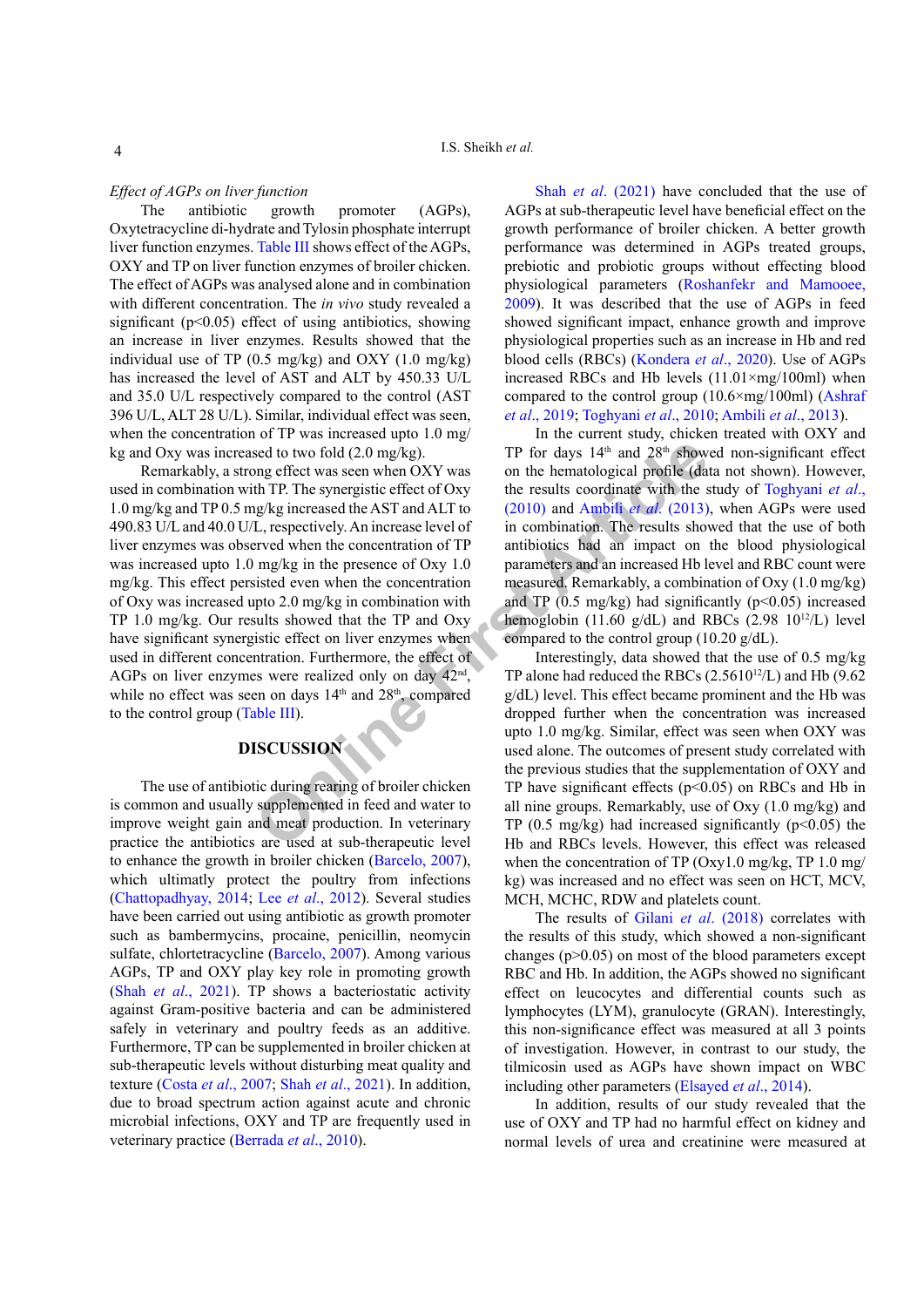all  $14<sup>th</sup>$ ,  $28<sup>th</sup>$ , and  $42<sup>nd</sup>$  days. ALT and AST are important liver enzymes measured from blood serum. [Bhatti and Dil](#page-4-8) [\(2005\)](#page-4-8) determined effect on different enzyme activity in broilers supplemented with antibiotic. The flavomycin have shown non-significant impact on glucose, albumin, alkaline phosphatase, ALT and AST levels ([Attia](#page-4-9) *et al*., [2011](#page-4-9)). Similarly, [Fitriana](#page-4-10) *et al*. (2020) analyzed, impact of tylosin and enrofloxacin on liver and renal organs supplemented in the diet. The correlates with our study, showing non-significant effect on liver enzymes like ALT, AST at days  $14<sup>th</sup>$  and  $28<sup>th</sup>$ . Overall, non-significant effect was determined on hematological profile such as Hb, WBC, RBC, and platelets and biochemical that is urea, creatinine, AST, and ALT on day 14<sup>th</sup> and 28<sup>th</sup> of experiment. The combined effect of OXY and TP even not observed. However, significant effect of OXY and TP were determined on Hb, RBCs, AST and ALT on the 42nd day of experiment when AGPs were used solely and in combination.

#### **CONCLUSIONS**

FIFERINGES<br>
FRIENCES<br>
FRIENDIGES<br>
FRIENDIGES<br>
FRIENDIGES<br>
FRIENDIGES<br>
FRIENDIGES<br>
FRIENDIGES<br>
FRIENDIGES<br>
FRIENDIGES<br>
FRIENDIGES<br>
FRIENDIGES<br>
FRIENDIGES<br>
FRIENDIGES<br>
FRIENDIGES<br>
FRIENDIGES<br>
FRIENDIGES<br>
FRIENDIGES<br>
FRIENDIG In conclusion, the results showed a significant effect of TP and OXY on Hb and RBCs, AST and ALT in broiler. The study further suggested that the use AGPs in combination have a stronger effect on blood physiology that ultimately lead to promote the growth and can be used safely at sub-therapeutic levels in broiler. The result further determined that the longer use (6 week) of antibiotic has no harmful effect on broiler chicken.

*Statement of conflict of interest* The authors have declared no conflict of interest.

### **REFERENCES**

- Ambili, T.R.,Saravanan, M.,Ramesh, M.,Abhijith,D.B., and Poopal, R.K., 2013. Toxicological effects of the antibiotic oxytetracycline to an Indian major carp *Labeo rohita*. *Arch. environ. Contam. Toxicol*., **64**: 494-503. [https://doi.org/10.1007/s00244-012-](https://doi.org/10.1007/s00244-012-9836-6) [9836-6](https://doi.org/10.1007/s00244-012-9836-6)
- <span id="page-4-0"></span>Ashraf, S., Bhatti, S.A., Kamran, Z., Ahmed, F., and Rahman, S.U., 2019. Assessment of refined functional carbohydrates as substitutes of antibiotic growth promoters in broilers: Effects on growth performance, immune responses, intestinal micro-flora and carcass characteristics. *Pak. Vet. J*., **39**: 157-162. [https://doi.org/10.29261/](https://doi.org/10.29261/pakvetj/2019.040) [pakvetj/2019.040](https://doi.org/10.29261/pakvetj/2019.040)
- <span id="page-4-9"></span>Attia, Y.A., Zeweil, H.S., Alsaffar, A.A., and El-Shafy, A.S., 2011. Effect of non-antibiotic feed additives

as an alternative to flavomycin on productivity, meat quality and blood parameters in broilers. *Arch. Geflügelk.,* **75**: 40-48.

- <span id="page-4-3"></span>Bai, X., Dai, S., Li, J., X, S., Xiao, S., Wen, A., and Hu, H., 2019. Glutamine improves the growth performance, serum biochemical profile and antioxidant status in broilers under medium-term chronic heat stress. *J. appl. Poult. Res*., **28**: 1248- 1254.<https://doi.org/10.3382/japr/pfz091>
- <span id="page-4-2"></span>Barcelo D., 2007. Pharmaceutical-residue analysis. *Trends anal. Chem*., **6**: 454-455. [https://doi.](https://doi.org/10.1016/j.trac.2007.02.008) [org/10.1016/j.trac.2007.02.008](https://doi.org/10.1016/j.trac.2007.02.008)
- Berrada, H., Moltó, J.C., Mañes, J., and Font, G., 2010. Determination of aminoglycoside and macrolide antibiotics in meat by pressurized liquid extraction and LC-ESI-MS. *J. Separat. Sci*., **33**: 522-529. <https://doi.org/10.1002/jssc.200900682>
- <span id="page-4-8"></span>Bhatti, B.M., and Dil, S., 2005. Effect of vitamin C on immune response in desi chicken against Newcastle disease. *Pak. J. Vet. Res*., **2**: 48-49.
- <span id="page-4-5"></span>Chattopadhyay, M.K., 2014. Use of antibiotics as feed additives: A burning question. *Front. Microbial*., **5**: 334. <https://doi.org/10.3389/fmicb.2014.00334>
- Choi, J.H., Lee, K., Kim, D.W., Kil, D.Y., Kim, G.B., and Cha, C.J., 2018. Influence of dietary avilamycin on ileal and cecal microbiota in broiler chicken. *Poult. Sci*., **97**: 970-979. [https://doi.](https://doi.org/10.3382/ps/pex360) org/10.3382/ps/pex360
- <span id="page-4-6"></span>Costa, A.I.A., Teldeschi, E., Gerritzen, M.A., Reimert, H.G.M., Linssen, J.P.H., and Cone, J.W., 2007. Influence of flock treatment with the antibiotic tylosin on poultry meat quality: results of a preliminary experiment. *Wageningen J. Life Sci*., **54**: 269-278. [https://doi.org/10.1016/S1573-](https://doi.org/10.1016/S1573-5214(07)80019-4) 5214(07)80019-4
- <span id="page-4-7"></span>Elsayed, M., Elkomy, A., Aboubakr, M., and Morad, M., 2014. Tissue residues, hematological and biochemical effects of tilmicosin in broiler chicken. *Vet. Med. Int*., **2014**: 1-6. [https://doi.](https://doi.org/10.1155/2014/502872) [org/10.1155/2014/502872](https://doi.org/10.1155/2014/502872)
- <span id="page-4-10"></span>Fitriana, I., Chotimah, A.C., Wijayanti, A.D., Purwandari, K.Y., and Pratama, A.M., 2020. Antibiotics combination effects of tylosin and enrofloxacin on liver and renal functions of broiler. *Indones. J. Vet. Sci*., **1**: 24-27.
- <span id="page-4-1"></span>Gilani, S.M.H., Zehra, S., Hassan, F., Galani, S., and Ashraf, A., 2018. Effect of natural growth promoters on immunity, and biochemical and haematological parameters of broiler chicken. *Trop. J. Pharm. Res*., **17**: 627-633. [https://doi.org/10.4314/tjpr.](https://doi.org/10.4314/tjpr.v17i4.9) [v17i4.9](https://doi.org/10.4314/tjpr.v17i4.9)
- <span id="page-4-4"></span>Haque, M.I., Ahmad, N., and Miah, M.A., 2017.